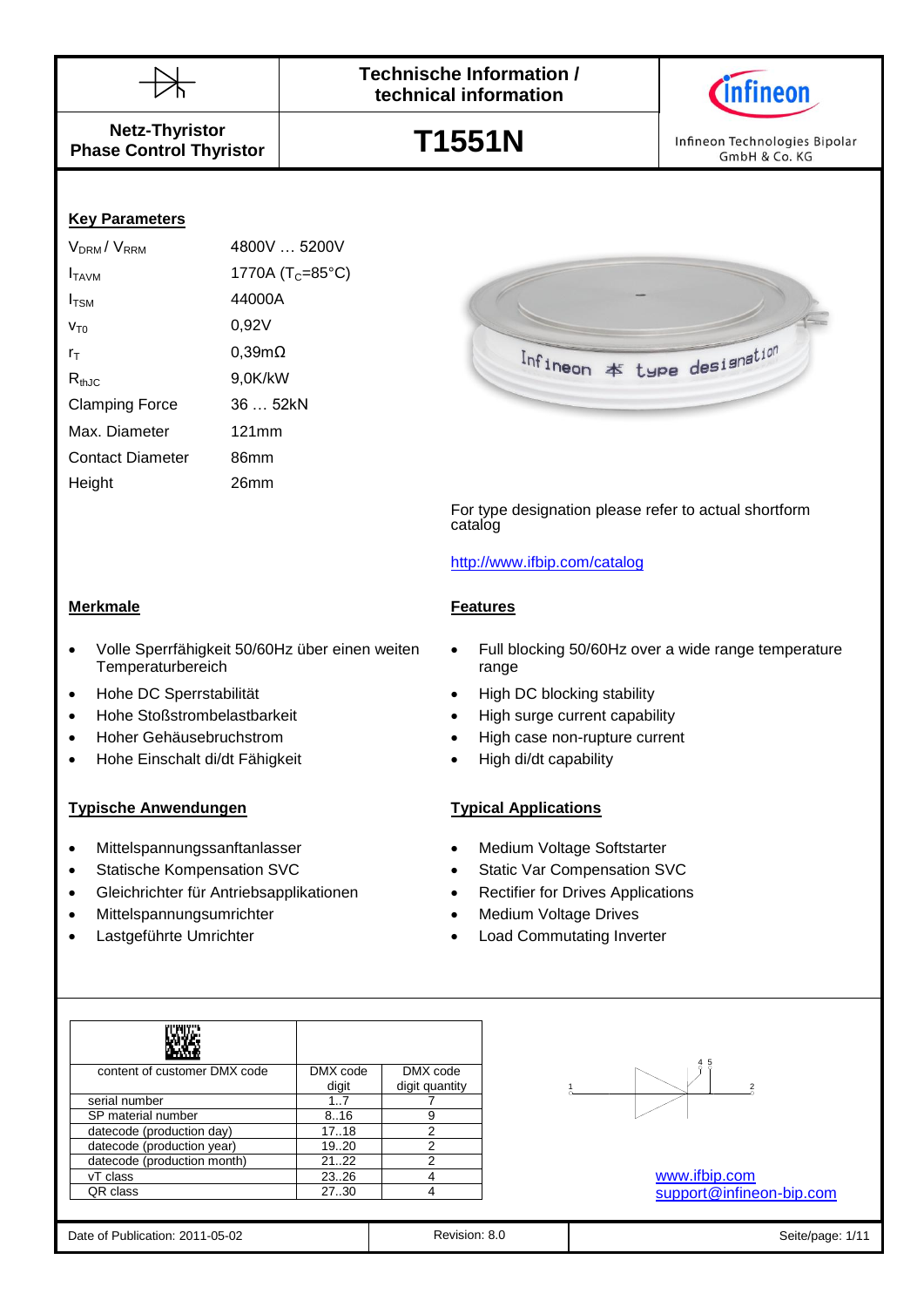



**Netz-Thyristor Phase Control Thyristor**

**T1551N**

Infineon Technologies Bipolar GmbH & Co. KG

> 5000 5200

2140 A 2470 A

43000 A

V V V

A

### Periodische Vorwarts- und Ruckwarts-Spitzensperrspannung  $\begin{bmatrix} 1_{\text{vj}} = -40 & \dots & 1_{\text{vj} \max} \\ 1_{\text{v}j} = -40 & \dots & 1_{\text{v}j \max} \end{bmatrix}$ **Elektrische Eigenschaften / electrical properties** Höchstzulässige Werte / maximum rated values Periodische Vorwärts- und Rückwärts-Spitzensperrspannung  $T_{\text{vj}} = -40^{\circ}\text{C...} T_{\text{vj}}$  max  $V_{\text{DRM}}$ ,  $V_{\text{RRM}}$  4800 Durchlaßstrom-Grenzeffektivwert maximum RMS on-state current  $T_c = 85 \text{ °C}$   $1_{TRMSM}$  2780 A Dauergrenzstrom average on-state current  $T_c = 85 °C$  $T_c = 70 °C$  $T_c = 55 °C$  $I_{TAVM}$  1770 Stoßstrom-Grenzwert surge current  $T_{vi} = 25 °C$ , t<sub>P</sub> = 10 ms  $T_{vj} = T_{vj \max}, t_P = 10 \text{ ms}$  $I_{\text{TSM}}$  44000 A Grenzlastintegral I²t-value  $T_{vi} = 25 °C$ , t<sub>P</sub> = 10 ms  $T_{\rm vj} = T_{\rm vj \, max}$ , t<sub>P</sub> = 10 ms  $I<sup>2</sup>t$  9680 | 10<sup>3</sup> A<sup>2</sup>s

| $l^2t$ -value                              | $T_{vi} = T_{vj \, max}$ , t <sub>P</sub> = 10 ms                   |                                     | $9250$ 10 <sup>3</sup> A <sup>2</sup> s |
|--------------------------------------------|---------------------------------------------------------------------|-------------------------------------|-----------------------------------------|
| Kritische Stromsteilheit                   | <b>DIN IEC 60747-6</b>                                              | (di <sub>T</sub> /dt) <sub>cr</sub> | $300$ $A/µs$                            |
| critical rate of rise of on-state current  | $f = 50$ Hz, $i_{GM} = 3$ A, $di_G/dt = 6$ A/us                     |                                     |                                         |
| Kritische Spannungssteilheit               | $T_{\rm vj} = T_{\rm vj \, max}$ , $V_{\rm D} = 0.67$ $V_{\rm DRM}$ | $(dv_D/dt)_{cr}$                    | 2000 V/µs                               |
| critical rate of rise of off-state voltage | 5.Kennbuchstabe / 5 <sup>th</sup> letter H                          |                                     |                                         |

| Charakteristische Werte / characteristic values                    |                            |                                                                                                                                        |                                 |                            |                                        |                            |                     |
|--------------------------------------------------------------------|----------------------------|----------------------------------------------------------------------------------------------------------------------------------------|---------------------------------|----------------------------|----------------------------------------|----------------------------|---------------------|
| Durchlaßspannung<br>on-state voltage                               |                            | $T_{\rm vj} = T_{\rm vj \, max}$ , $i_T = 2000$ A                                                                                      | $V_T$                           |                            | typ.<br>max.                           | $1,57$ V<br>$1,7$ V        |                     |
| Schleusenspannung<br>threshold voltage                             |                            | $T_{vi} = T_{vi \, max}$                                                                                                               | $V_{(TO)}$                      |                            | typ.<br>max.                           | 0,88<br>$0,92$ V           | $\mathsf{V}$        |
| Ersatzwiderstand<br>slope resistance                               |                            | $T_{vi} = T_{vi \, max}$                                                                                                               | $r_T$                           |                            | typ.<br>max.                           | $0,345$ m $\Omega$<br>0,39 | $\mathsf{Im}\Omega$ |
| Durchlaßkennlinie<br>on-state characteristic                       | $200A \leq i_F \leq 2500A$ | $T_{vi} = T_{vj \, max}$                                                                                                               | typ.                            | Α<br>B<br>$\mathbf C$<br>D | 0,497<br>0,000137<br>$-0,0127$<br>0,02 |                            |                     |
| $v_T = A + B \cdot i_T + C \cdot Ln(i_T + 1) + D \cdot \sqrt{i_T}$ |                            |                                                                                                                                        | max.                            | A<br>B<br>$\mathbf C$<br>D | 0,539<br>0,000193<br>0,00534<br>0,0164 |                            |                     |
| Zündstrom                                                          |                            | $T_{vi} = 25^{\circ}C$ , $v_D = 12 V$                                                                                                  | $I_{GT}$                        |                            | max.                                   | 350 mA                     |                     |
| gate trigger current                                               |                            |                                                                                                                                        |                                 |                            |                                        |                            |                     |
| Zündspannung                                                       |                            | $T_{vi} = 25^{\circ}C, v_D = 12 V$                                                                                                     | $V_{GT}$                        |                            | max.                                   | $2,5$ V                    |                     |
| gate trigger voltage                                               |                            |                                                                                                                                        |                                 |                            |                                        |                            |                     |
| Nicht zündender Steuerstrom                                        |                            | $T_{vi} = T_{vi \, max}$ , $V_D = 12$ V                                                                                                | $I_{GD}$                        |                            | max.                                   |                            | $20 \text{ mA}$     |
| gate non-trigger current                                           |                            | $T_{\rm vj} = T_{\rm vj \, max}$ , $v_D = 0.5$ $V_{\rm DRM}$                                                                           |                                 |                            | max.                                   | 10                         | <b>mA</b>           |
| Nicht zündende Steuerspannung<br>gate non-trigger voltage          |                            | $T_{vi} = T_{vi \, max}$ , $V_D = 0.5 V_{DRM}$                                                                                         | $V_{GD}$                        |                            | max.                                   | $0,4$ V                    |                     |
| Haltestrom                                                         |                            | $T_{vi} = 25^{\circ}C$ , $V_D = 12 V$                                                                                                  | $I_H$                           |                            | max.                                   | 350 mA                     |                     |
| holding current                                                    |                            |                                                                                                                                        |                                 |                            |                                        |                            |                     |
| Einraststrom                                                       |                            | $T_{vi} = 25^{\circ}C$ , $v_D = 12 V$ , $R_{GK} \ge 10 \Omega$<br>$i_{GM} = 3$ A, di <sub>G</sub> /dt = 6 A/µs, t <sub>g</sub> = 20 µs | $\mathsf{I}_{\mathsf{L}}$       |                            | max.                                   |                            | 3A                  |
|                                                                    | latching current           |                                                                                                                                        |                                 |                            |                                        |                            |                     |
| Vorwärts- und Rückwärts-Sperrstrom                                 |                            | $T_{vi} = T_{vi \, max}$                                                                                                               | i <sub>D</sub> , i <sub>R</sub> |                            | max.                                   | 400                        | <b>mA</b>           |
| forward off-state and reverse current                              |                            | $V_D = V_{DRM}$ , $V_R = V_{RRM}$                                                                                                      |                                 |                            |                                        |                            |                     |
| Zündverzug                                                         |                            | DIN IEC 60747-6                                                                                                                        | $t_{\text{od}}$                 |                            | max.                                   |                            | $2 \mu s$           |
| gate controlled delay time                                         |                            | $T_{vi} = 25 °C$ , $i_{GM} = 3 A$ , $di_G/dt = 6 A/ \mu s$                                                                             |                                 |                            |                                        |                            |                     |
| <b>TM</b><br>prepared by:                                          | date of publication:       | 2011-05-02                                                                                                                             |                                 |                            |                                        |                            |                     |
| <b>JP</b><br>approved by:                                          | revision:                  | 8                                                                                                                                      |                                 |                            |                                        |                            |                     |
|                                                                    |                            |                                                                                                                                        |                                 |                            |                                        |                            |                     |

| Date of Publication: 2011-05-02 | Revision: 8.0 | 2/1<br>Seite/page: |
|---------------------------------|---------------|--------------------|
|                                 |               |                    |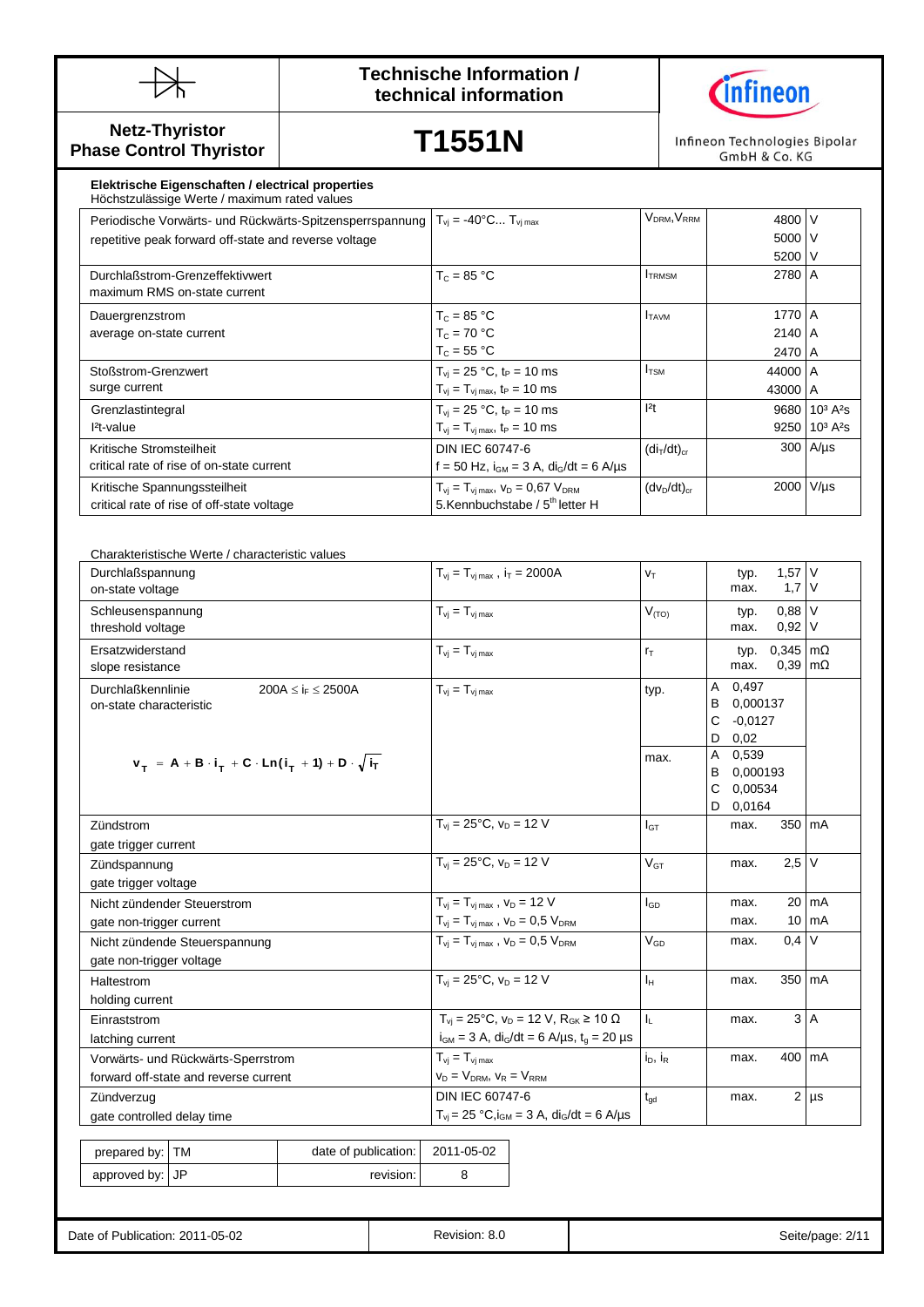



**Netz-Thyristor Phase Control Thyristor**

# **T1551N**

Infineon Technologies Bipolar GmbH & Co. KG

### Thermische Eigenschaften<br>circuit commutated turn-off time  $\frac{d}{dx} = \frac{1}{2}$  Mechanische /  $\frac{d}{dx}$  letter O **Elektrische Eigenschaften / electrical properties** Charakteristische Werte / characteristic values Freiwerdezeit  $T_{\rm vj} = T_{\rm vj \, max}$ ,  $i_{\rm TM} = I_{\rm TAVM}$  $v_{RM}$  = 100 V,  $v_{DM}$  = 0,67  $V_{DRM}$  $dv_{D}/dt = 20 \text{ V/}\mu\text{s}$ ,  $-di_{T}/dt = 10 \text{ A/}\mu\text{s}$  $t_q$  typ. 450 µs Sperrverzögerungsladung recovered charge  $T_{vj} = T_{vj \, max}$  $i_{TM} = I_{TAVM}$ ,  $di_T/dt = 10$  A/ $\mu$ s  $V_R = 0.5V_{RRM}$ ,  $V_{RM} = 0.8V_{RRM}$  $Q_r$  max. 15 mAs Rückstromspitze peak reverse recovery current  $T_{vj} = T_{vj \, max}$  $i_{TM} = I_{TAVM}$ ,  $-di_T/dt = 10$  A/ $\mu s$  $I_{\text{RM}}$  max. 320 A

| Innerer Wärmewiderstand<br>thermal resistance, junction to case        | Kühlfläche / cooling surface<br>beidseitig / two-sided, $\theta = 180^{\circ}$ sin<br>beidseitig / two-sided, DC<br>Anode / anode, DC<br>Kathode / cathode, DC | $R_{thJC}$          | max.<br>max.<br>max.<br>max. |           | 8.6 K/kW<br>8.0 K/kW<br>15,0 K/kW<br>17.0 K/kW |
|------------------------------------------------------------------------|----------------------------------------------------------------------------------------------------------------------------------------------------------------|---------------------|------------------------------|-----------|------------------------------------------------|
| Ubergangs-Wärmewiderstand<br>thermal resistance, case to heatsink      | Kühlfläche / cooling surface<br>beidseitig / two-sided<br>einseitig / single-sided                                                                             | $R_{thCH}$          | max.<br>max.                 |           | $2.5$ K/kW<br>5.0 K/kW                         |
| Höchstzulässige Sperrschichttemperatur<br>maximum junction temperature |                                                                                                                                                                | $T_{\text{vi max}}$ |                              | 125       | $^{\circ}$ C                                   |
| Betriebstemperatur<br>operating temperature                            |                                                                                                                                                                | $T_{cop}$           |                              | $-40+125$ | °C                                             |
| Lagertemperatur<br>storage temperature                                 |                                                                                                                                                                | $T_{\text{stg}}$    |                              | $-40+150$ | $^{\circ}$ C                                   |

 $V_R = 0.5V_{RRM}$ ,  $V_{RM} = 0.8V_{RRM}$ 

## **Mechanische Eigenschaften / mechanical properties**

| Gehäuse, siehe Anlage<br>case, see annex                       |                  |                          |   | Seite 4<br>page 4      |                  |
|----------------------------------------------------------------|------------------|--------------------------|---|------------------------|------------------|
| Si-Element mit Druckkontakt<br>Si-pellet with pressure contact |                  |                          |   |                        |                  |
| Anpresskraft<br>clamping force                                 |                  |                          | F | 3652                   | kN               |
| Steueranschlüsse<br>control terminals                          | <b>DIN 46244</b> | Gate<br>Kathode /Cathode |   | A 4,8x0,8<br>A 6,3x0,8 |                  |
| Gewicht<br>weight                                              |                  |                          | G | 1500<br>typ.           | g                |
| Kriechstrecke<br>creepage distance                             |                  |                          |   | 33                     | mm               |
| Schwingfestigkeit<br>vibration resistance                      | $f = 50$ Hz      |                          |   | 50                     | m/s <sup>2</sup> |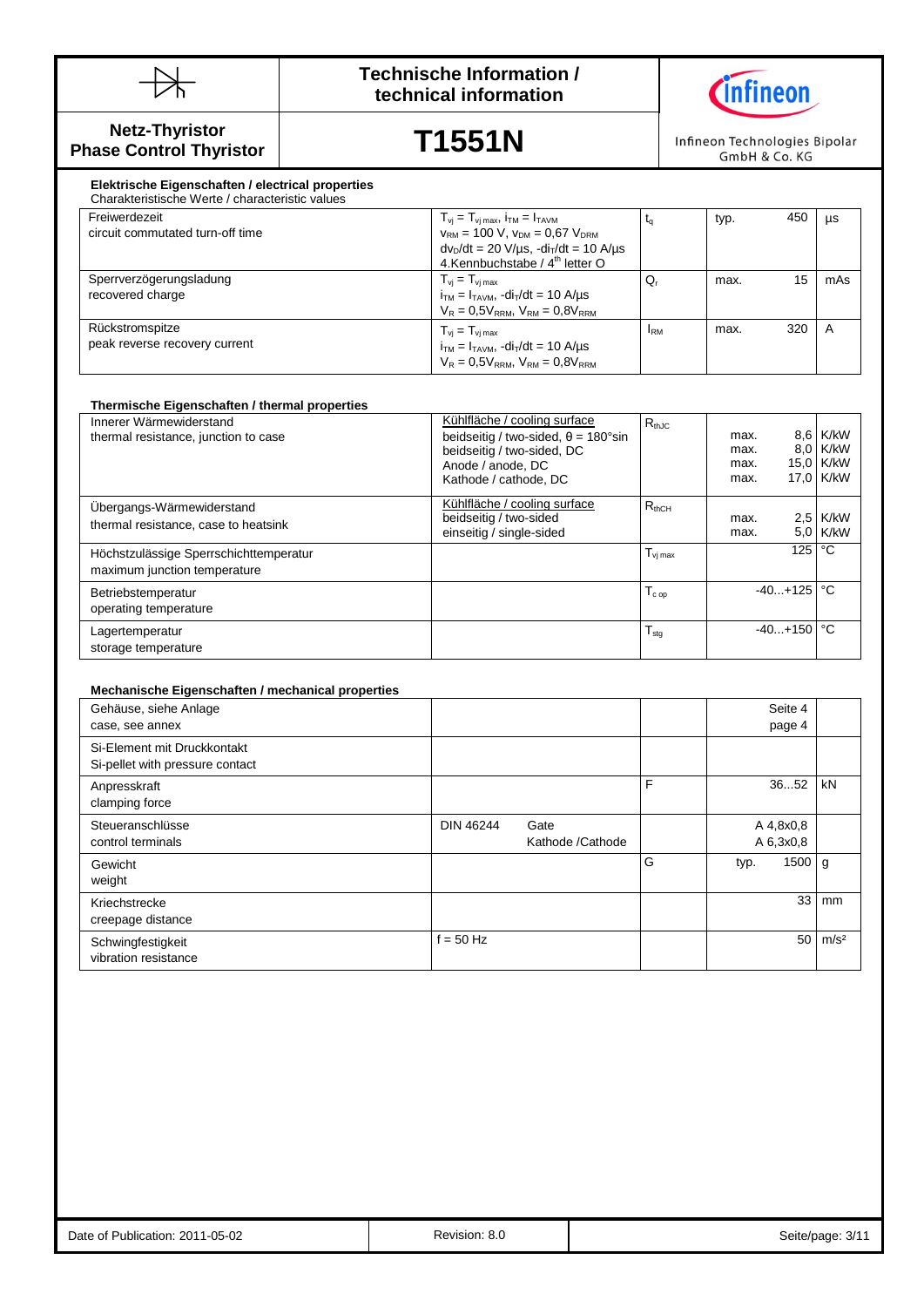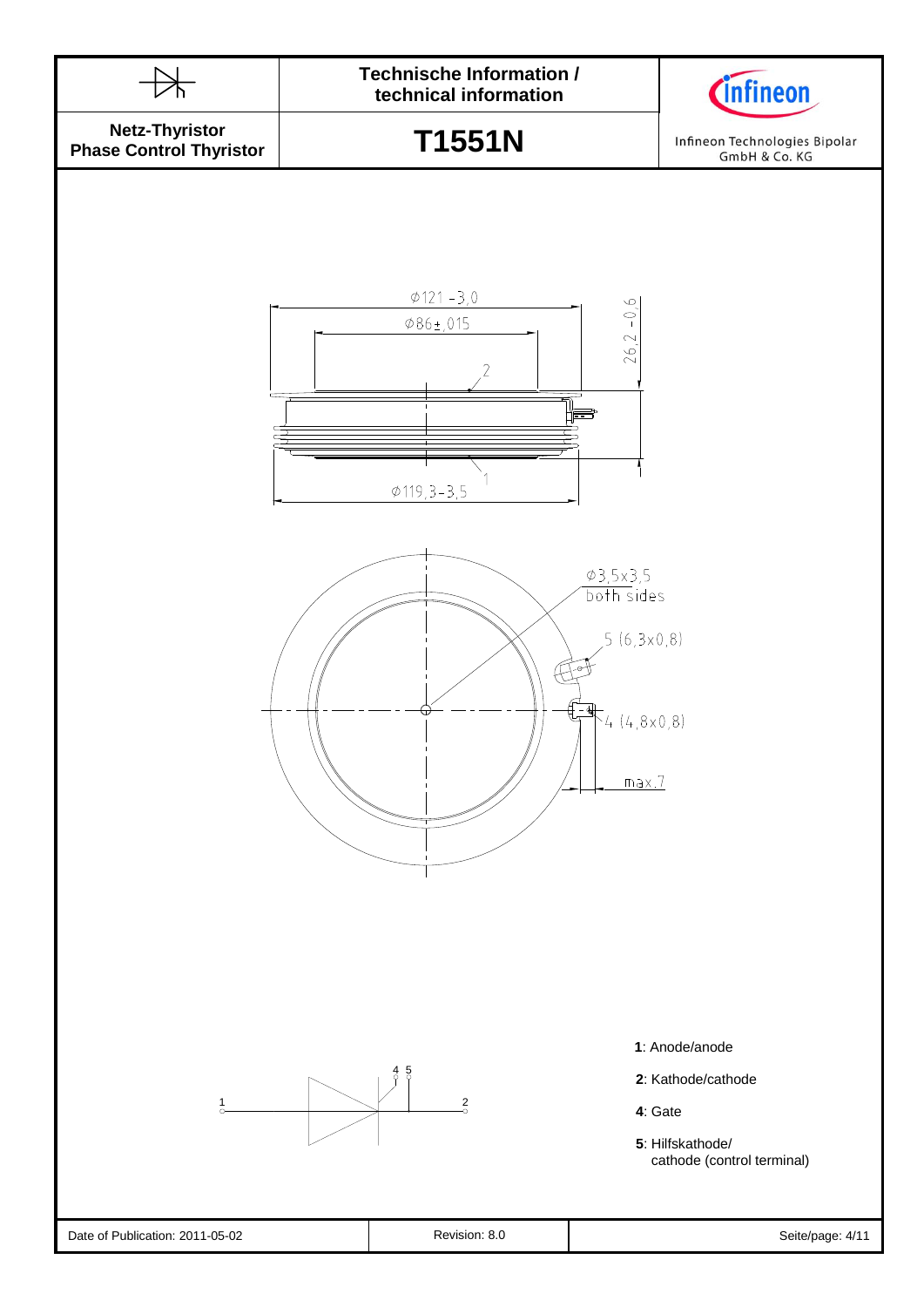



**Netz-Thyristor Phase Control Thyristor**

# **T1551N**

Infineon Technologies Bipolar GmbH & Co. KG

# **analytical elements of transient thermal impedance Z** thJC **Analytische Elemente des transienten Wärmewiderstandes Z thJC /**

|                | Pos. n                  | 1    | 2    | 3    | $\overline{4}$ | 5     | 6 | 7 |
|----------------|-------------------------|------|------|------|----------------|-------|---|---|
| beidseitig     | $R_{\text{thn}}$ [K/kW] | 1,6  | 2,2  | 0,8  | 2,8            | 0,6   |   |   |
| two-sided      | $T_n$ [S]               | 1,72 | 0,39 | 0,16 | 0,12           | 0,005 |   |   |
| anodenseitig   | $R_{\text{thn}}$ [K/kW] | 8    | 2,8  | 0,8  | 2,8            | 0,6   |   |   |
| anode-sided    | $T_n$ [S]               | 8,5  | 0,5  | 0,16 | 0,12           | 0,005 |   |   |
| kathodenseitig | $R_{\text{thn}}$ [K/kW] | 10   | 2,8  | 0,8  | 2,8            | 0,6   |   |   |
| cathode-sided  | $T_n$ [S]               | 10   | 0,5  | 0,16 | 0,12           | 0,005 |   |   |

Analytische Funktion / analytical function:

$$
Z_{thJC} = \sum_{n=1}^{n_{max}} R_{thn} \left( 1 - e^{-\frac{t}{\tau_n}} \right)
$$



# **Transienter innerer Wärmewiderstand für DC / transient thermal impedance Z thJC = f(t) for DC**

**a** : Anodenseitige Kühlung / anode-sided cooling

**b** : Beidseitige Kühlung / two-sided cooling

**c** : Kathodenseitige Kühlung / cathode-sided cooling

Date of Publication: 2011-05-02 **Revision: 8.0** Revision: 8.0 Seite/page: 5/11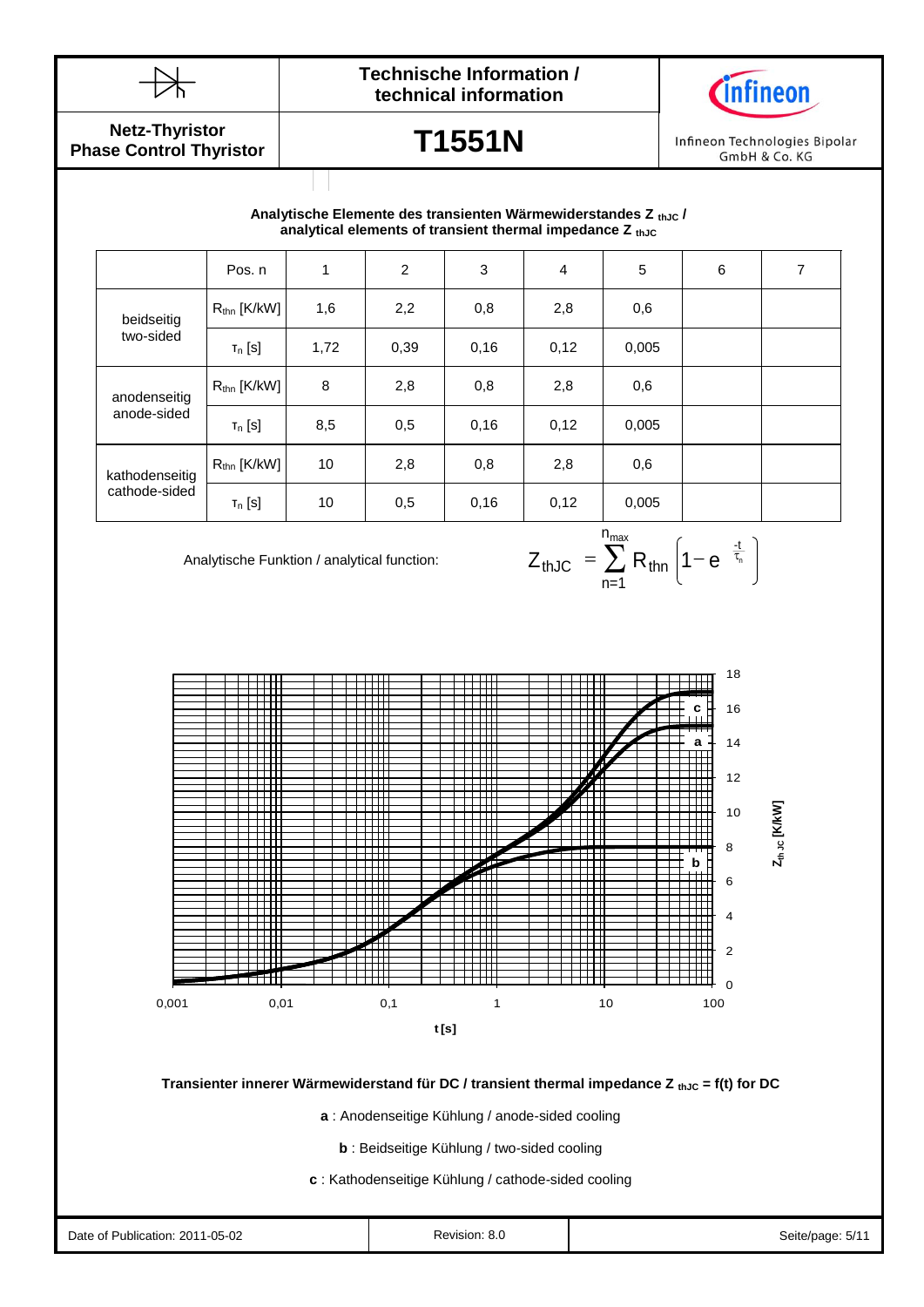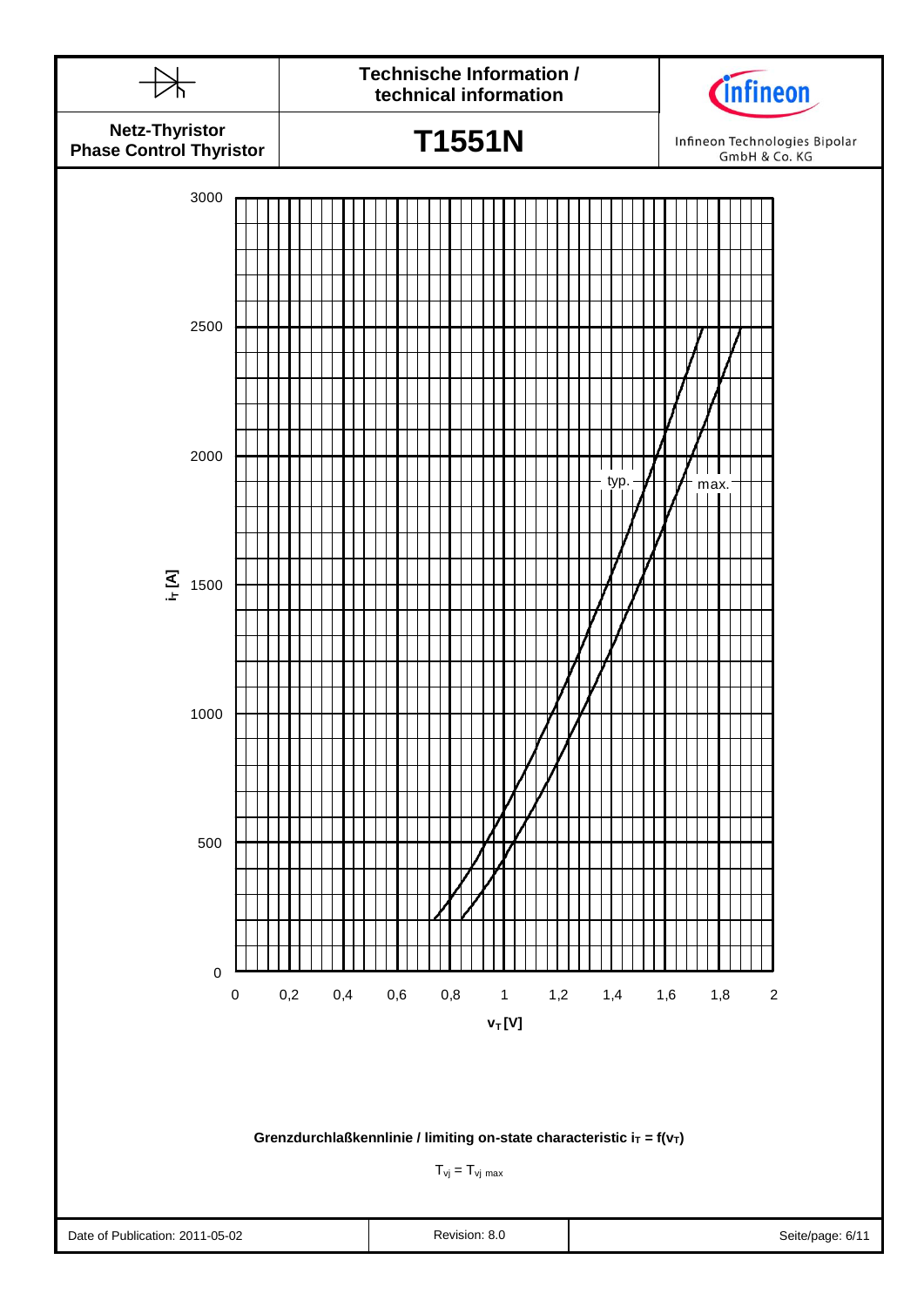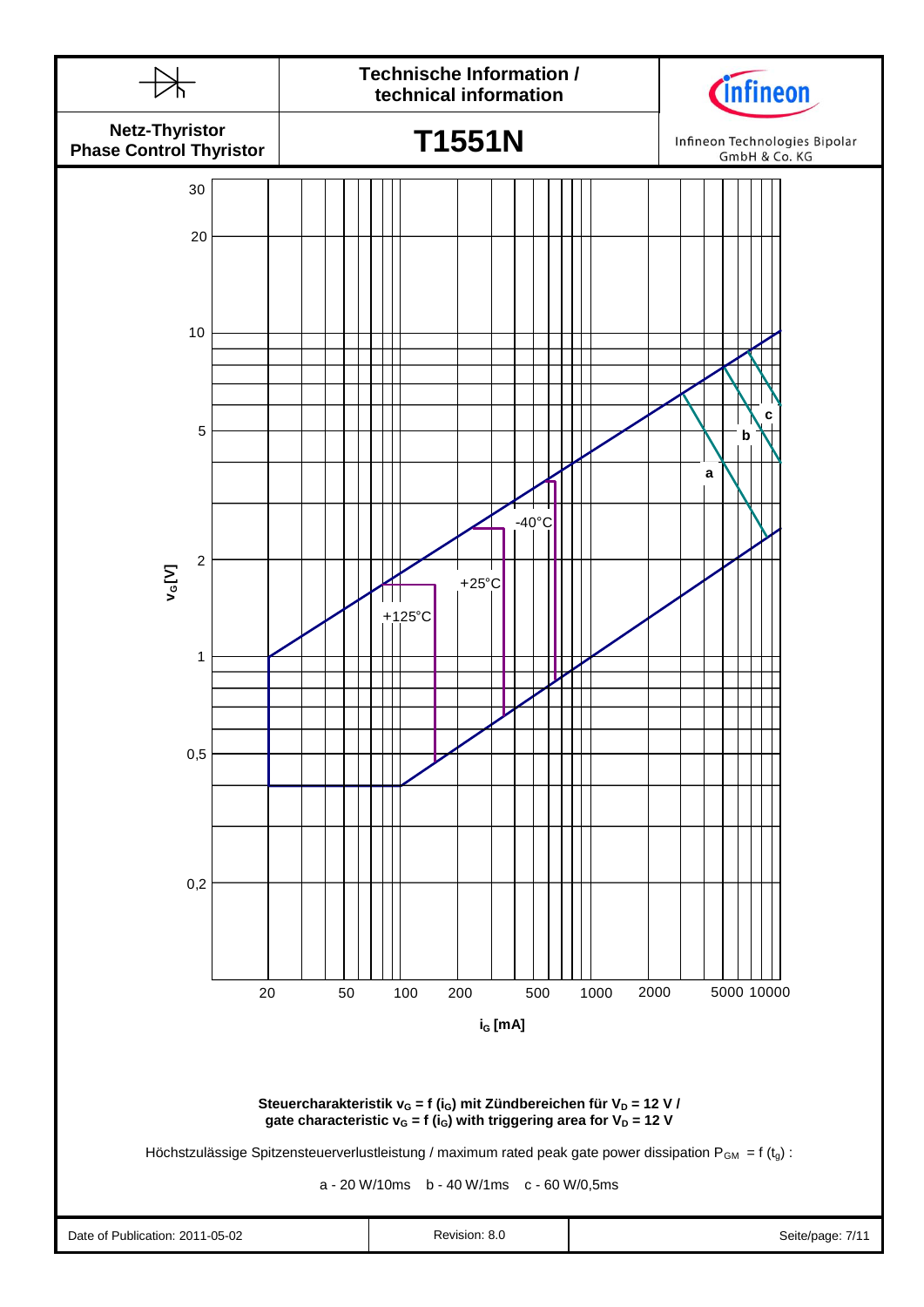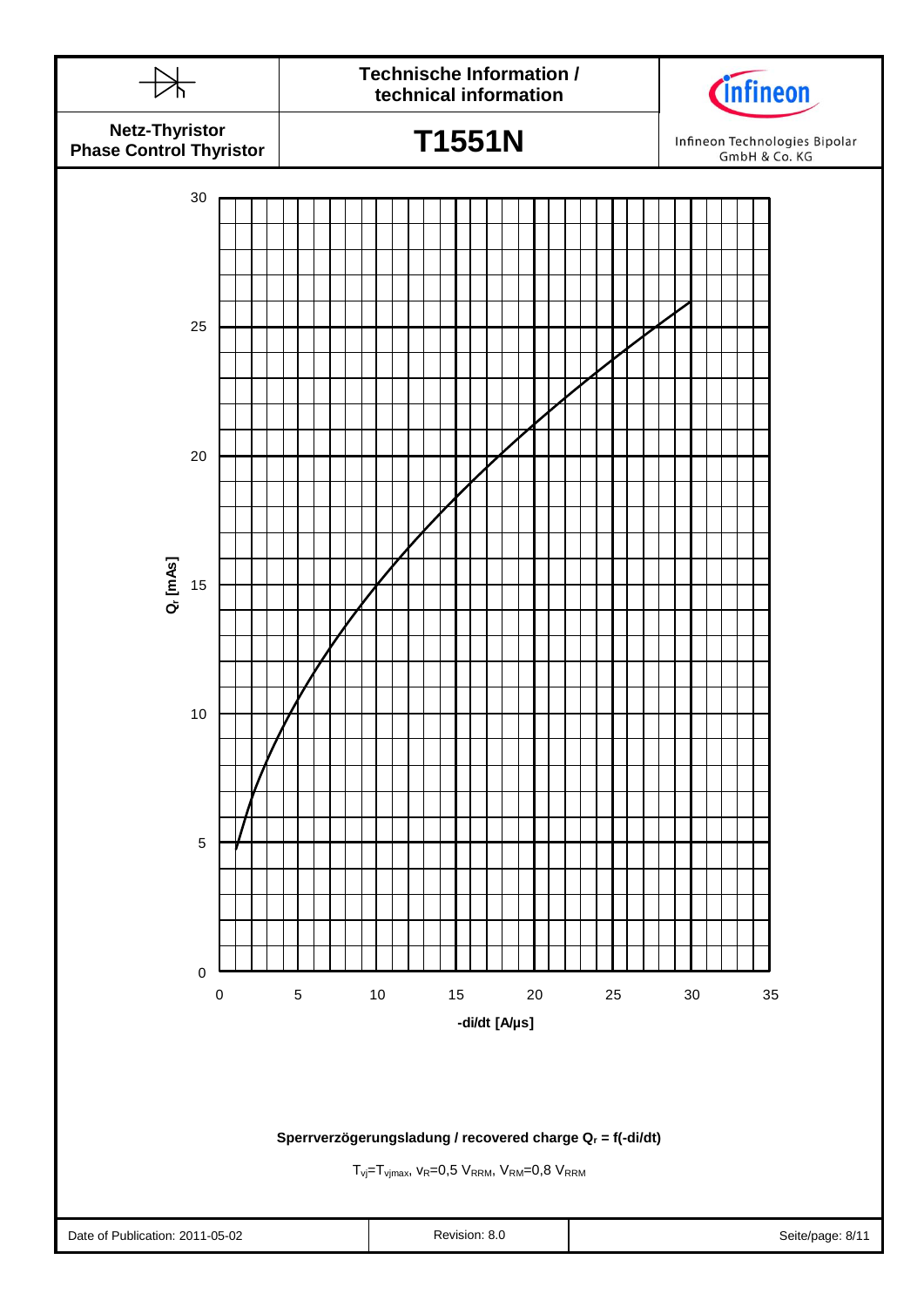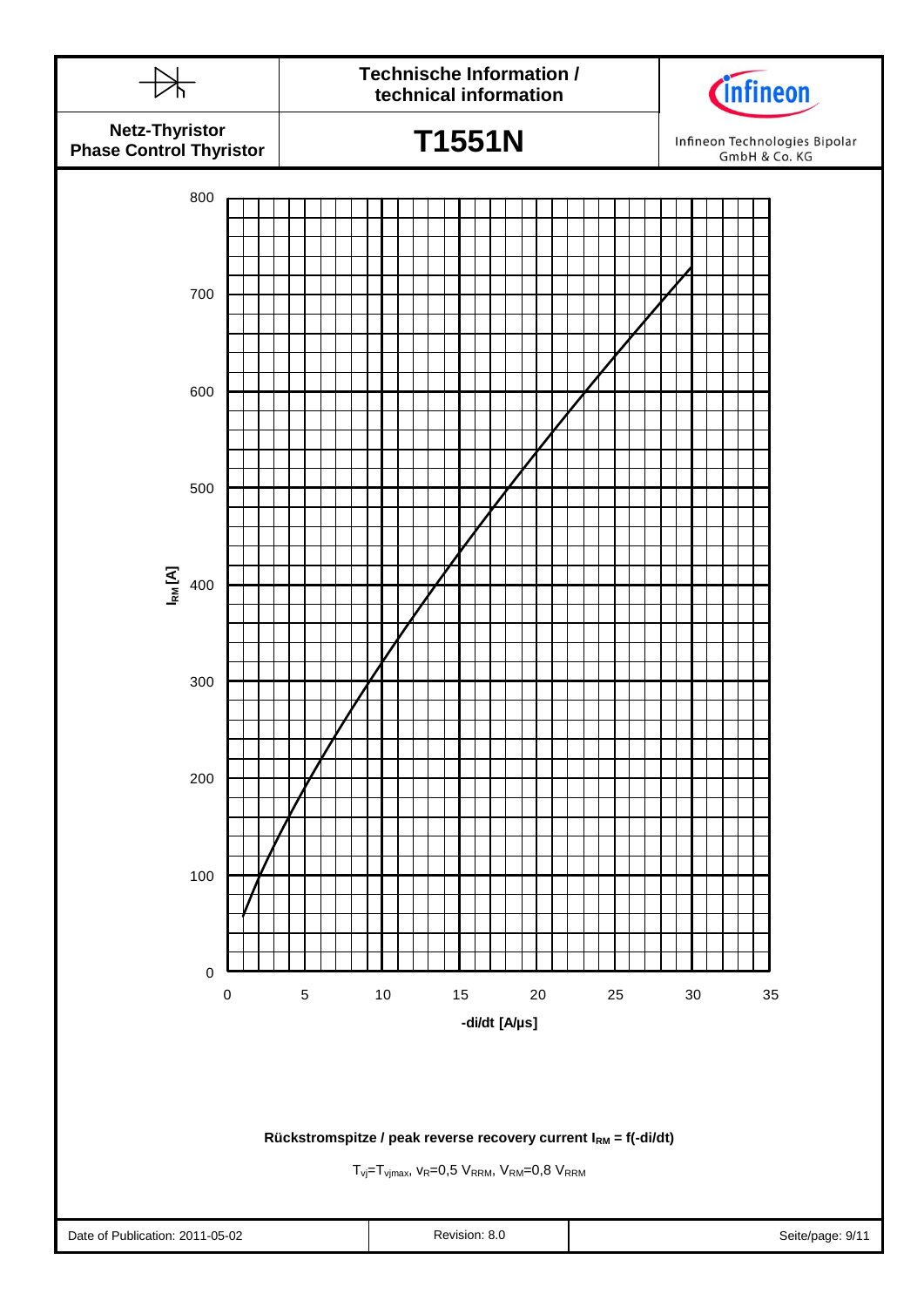